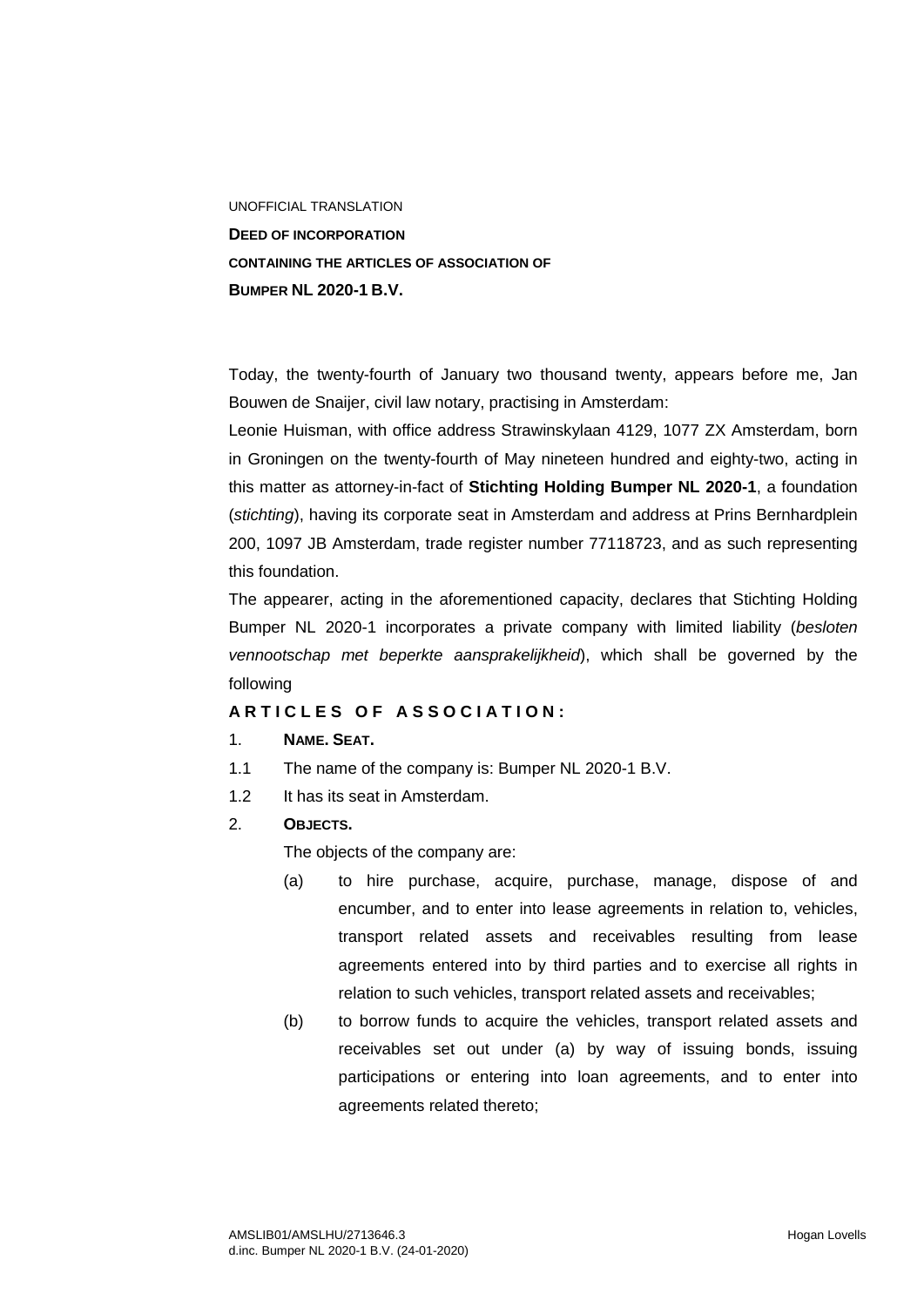- (c) to invest, including but not limited to lend, the assets of the company;
- (d) to limit interest- and other financial risks, among other things by way of entering into derivatives agreements, including but not limited to swap agreements and option agreements;
- (e) in relation to the foregoing:
	- (i) to borrow funds to, among other things, repay the obligations under the bonds, participations and loan agreements referred to under (b); and
	- (ii) to provide property- and personal security and to release securities provided to the company,

together with all activities which are incidental to or which may be conducive to any of the foregoing.

## 3. **SHARE CAPITAL AND SHARES.**

- 3.1 The share capital of the company consists of shares with a nominal value of one Euro (EUR 1) each.
- 3.2 The shares shall be in registered form. The shares shall be consecutively numbered from 1 onwards.
- 3.3 No share certificates shall be issued.
- 4. **ISSUE OF SHARES.**
- 4.1 The company may only issue shares pursuant to a resolution of the general meeting.
- 4.2 The general meeting shall determine the price and the further conditions of the issue.
- 4.3 On issue of shares a shareholder has no pre-emptive right.
- 4.4 The provisions of this article shall apply correspondingly to granting rights to subscribe to shares.

## 5. **PAYMENT ON SHARES.**

- 5.1 On issue of each share the full nominal amount must be paid. It may be agreed that the nominal amount or any part thereof must be paid after a specific period of time or after the company has made a call for payment.
- 5.2 Payment on a share must be made in cash, unless another form of contribution has been agreed. Payment in another currency than the currency of the nominal amount of the shares can only be made if the company has approved thereto.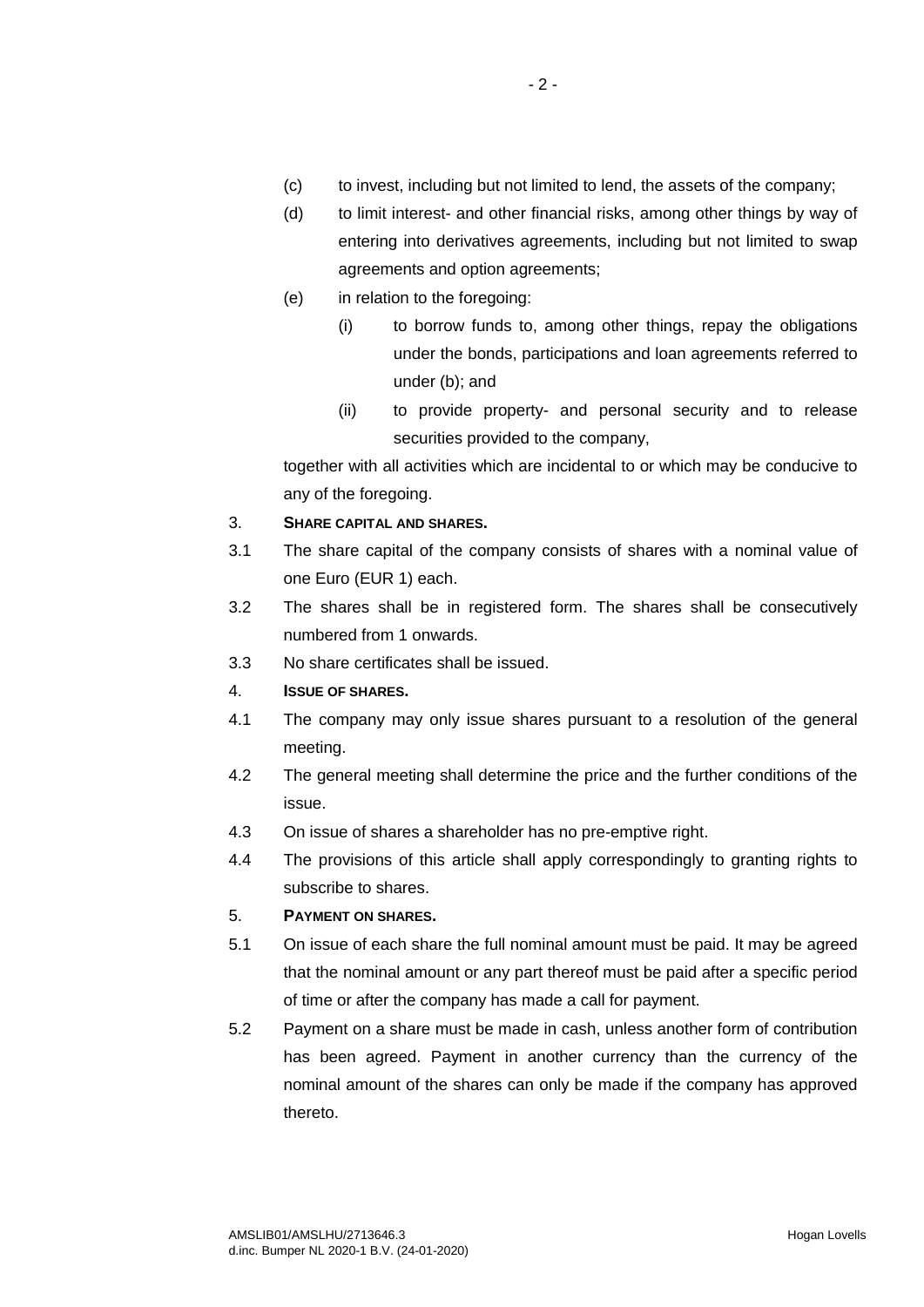## 6. **ACQUISITION OF OWN SHARES.**

Subject to authorisation by the managing board and the approval of the general meeting, the company as successor in title may acquire fully paid up shares in its share capital or depositary receipts of such shares. The company may acquire fully paid up shares or depositary receipts thereof for no consideration. The company may not acquire shares or depositary receipts thereof for consideration if:

- (a) the shareholders equity reduced by the acquisition price is less than the reserves that the company must maintain pursuant to the law;
- (b) the managing board is aware or, acting reasonably, should foresee that the company after the acquisition shall not be able to continue to pay its due and payable debts.
- 7. **RIGHT OF USUFRUCT AND RIGHT OF PLEDGE ON SHARES.**
- 7.1 Shares may be subjected to a right of usufruct or a right of pledge.
- 7.2 The voting rights attached to the shares may not be conferred to a usufructuary or pledgee of the shares.
- 7.3 The right to attend the general meeting cannot be granted to holders of depositary receipts for shares.

## 8. **REGISTER OF SHAREHOLDERS.**

- 8.1 Each shareholder, usufructuary or pledgee of shares shall furnish the company with his address.
- 8.2 With due observance of the applicable provisions of the law, the managing board shall keep a register of shareholders.
- 9. **NOTICES TO ATTEND, NOTIFICATIONS AND ANNOUNCEMENTS.**
- 9.1 Notices to attend a meeting, notifications and announcements shall be made in writing or through electronic means of communication, unless a specific form is required by mandatory law. For the purpose of these articles of association any electronic means of communication must be capable of sending a message which is legible and can be reproduced.
- 9.2 Notices to attend a meeting, notifications and announcements to shareholders shall be sent to the addresses listed in the register of shareholders.
- 9.3 Notifications and announcements to the managing board shall be sent to the company's office.
- 10. **ISSUE AND TRANSFER OF SHARES.**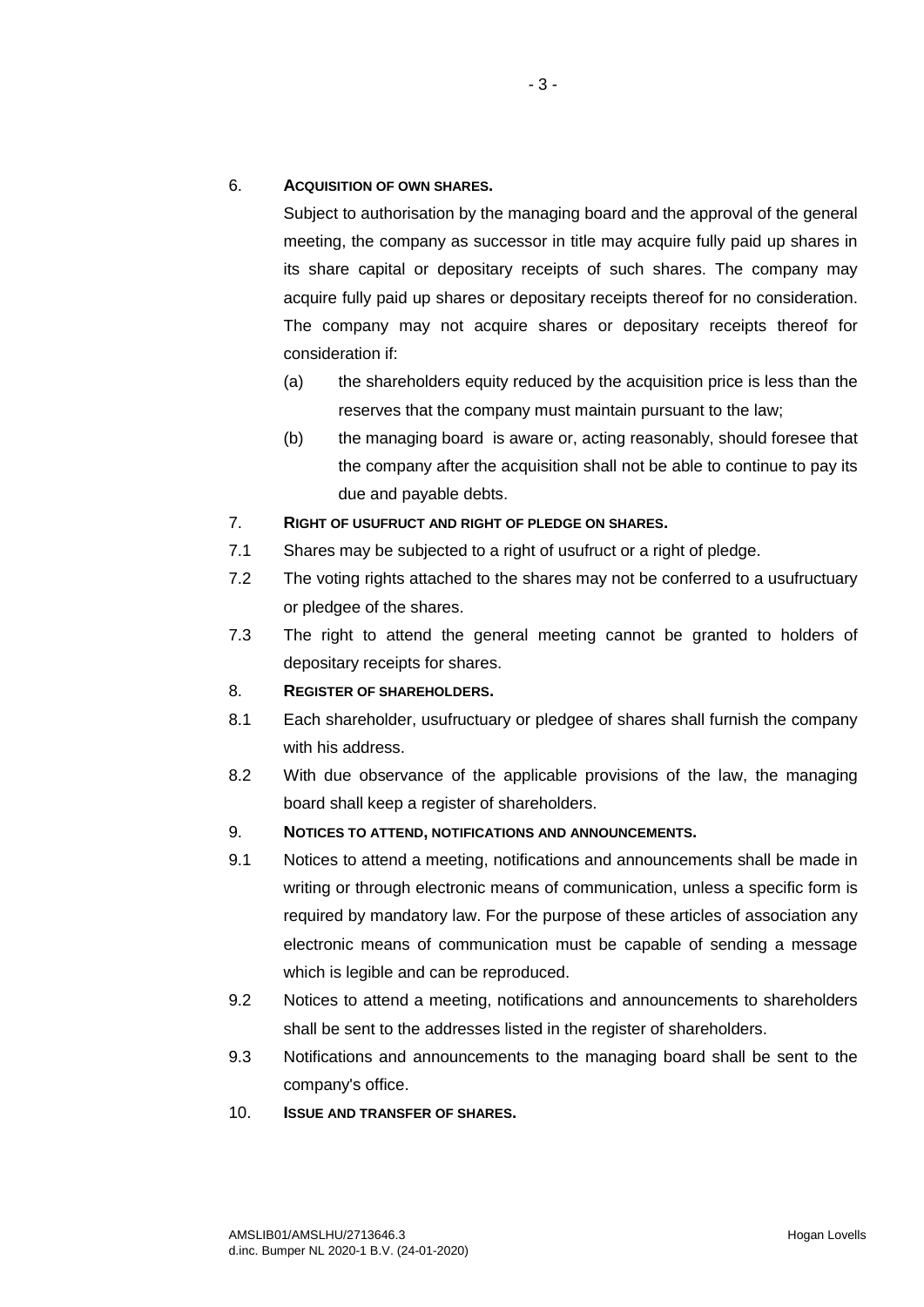The issue and transfer of shares or the transfer of a restricted right to shares shall require a deed intended for such purpose, executed by a civil law notary practising in the Netherlands.

# 11. **RESTRICTIONS ON TRANSFER OF SHARES.**

- 11.1 Each transfer of shares in the share capital of the company may only be effected with due observance of these restrictions on transfer of shares, unless a shareholder is obliged to transfer shares to a previous shareholder as a result of a statutory provision.
- 11.2 In order for a transfer of shares to be valid, such transfer needs the general meeting's approval.
- 11.3 The approval shall be considered to have been granted, if the general meeting, simultaneously when it withholds its approval, does not designate one or more interested parties who are prepared to purchase all shares to which the request for approval relates, for a purchase price in cash equal to the value of the shares.

Furthermore, the approval shall be considered to have been granted if, within two months after a request for approval, the general meeting has not taken a decision with respect thereto.

- 11.4 The transfer of the shares must be effected within three months after the approval has been granted or is deemed to have been granted.
- 11.5 Unless the shareholder and the designated party/parties agree otherwise on the purchase price or the relevant method of determination, such purchase price shall be determined by an independent expert, to be designated by the chairman of the Dutch Professional Organisation of Registered Accountants or its successor, on the request of one of the interested parties.
- 11.6 The shareholder shall be authorised to reject the transfer to the interested party/parties, but only within one month after the shareholder has taken notice of the purchase price for which he may transfer the shares on which the request for approval applied to the interested party/parties.
- 12. **MANAGEMENT. APPOINTMENT, SUSPENSION AND DISMISSAL.**
- 12.1 The company shall be managed by a managing board.
- 12.2 The general meeting shall determine the number of managing directors.
- 12.3 Managing directors shall be appointed by the general meeting. The general meeting may at any time suspend and dismiss a managing director.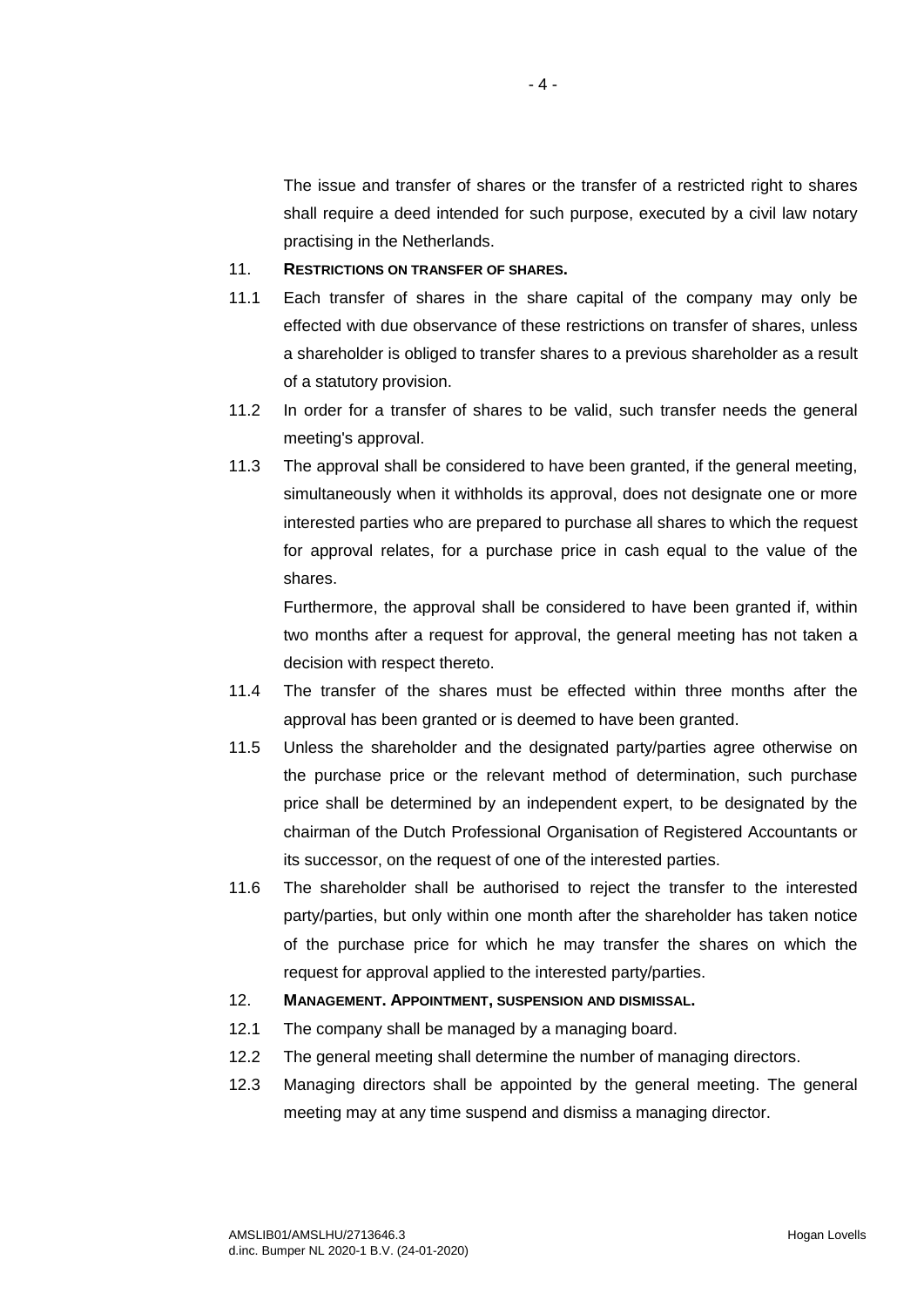12.4 The general meeting shall determine the salaries and the further terms and conditions of employment of each managing director.

- 5 -

- 13. **DUTIES AND POWERS OF THE MANAGING BOARD.**
- 13.1 Subject to the restrictions of these articles of association, the managing board is entrusted with the management of the company.
- 13.2 The managing board may determine, by adopting by-laws as the case may be, which duties in particular will concern each managing director.
- 13.3 The general meeting is authorised to submit resolutions of the managing board to its approval. These resolutions must be clearly defined.
- 14. **BOARD MEETINGS. DECISION MAKING MANAGING BOARD.**
- 14.1 The managing board shall meet whenever a managing director requests for a meeting. In the board meeting a managing director may have himself represented by another managing director through a power of attorney made in writing or by electronic means of communication.
- 14.2 A managing director shall not participate in the consultation and decisionmaking of the managing board if he has a direct or indirect personal interest which conflicts with the interest of the company and its business. If the company has only one managing director, such managing director may make the decision about the relevant subject even if he has a conflict of interest. If the company has more than one managing and all managing directors have a conflict of interest, all directors may nevertheless participate in the consultation and decision-making about the relevant subject.
- 14.3 In the board meeting each managing director has the right to cast one vote, without prejudice to the provisions of article 14.2. The managing board decides by absolute majority of the votes cast. In case of a tie in voting the general meeting shall decide.
- 14.4 A managing director can participate in a board meeting by telephone or by other means of communication, provided that managing director can at all times understand all managing directors participating in that meeting, and can be understood by these managing directors.
- 14.5 The managing board may hold a board meeting by telephone or by other means of communication, provided all managing directors participating in such meeting can understand each other.
- 14.6 The managing board may also adopt resolutions without holding a meeting,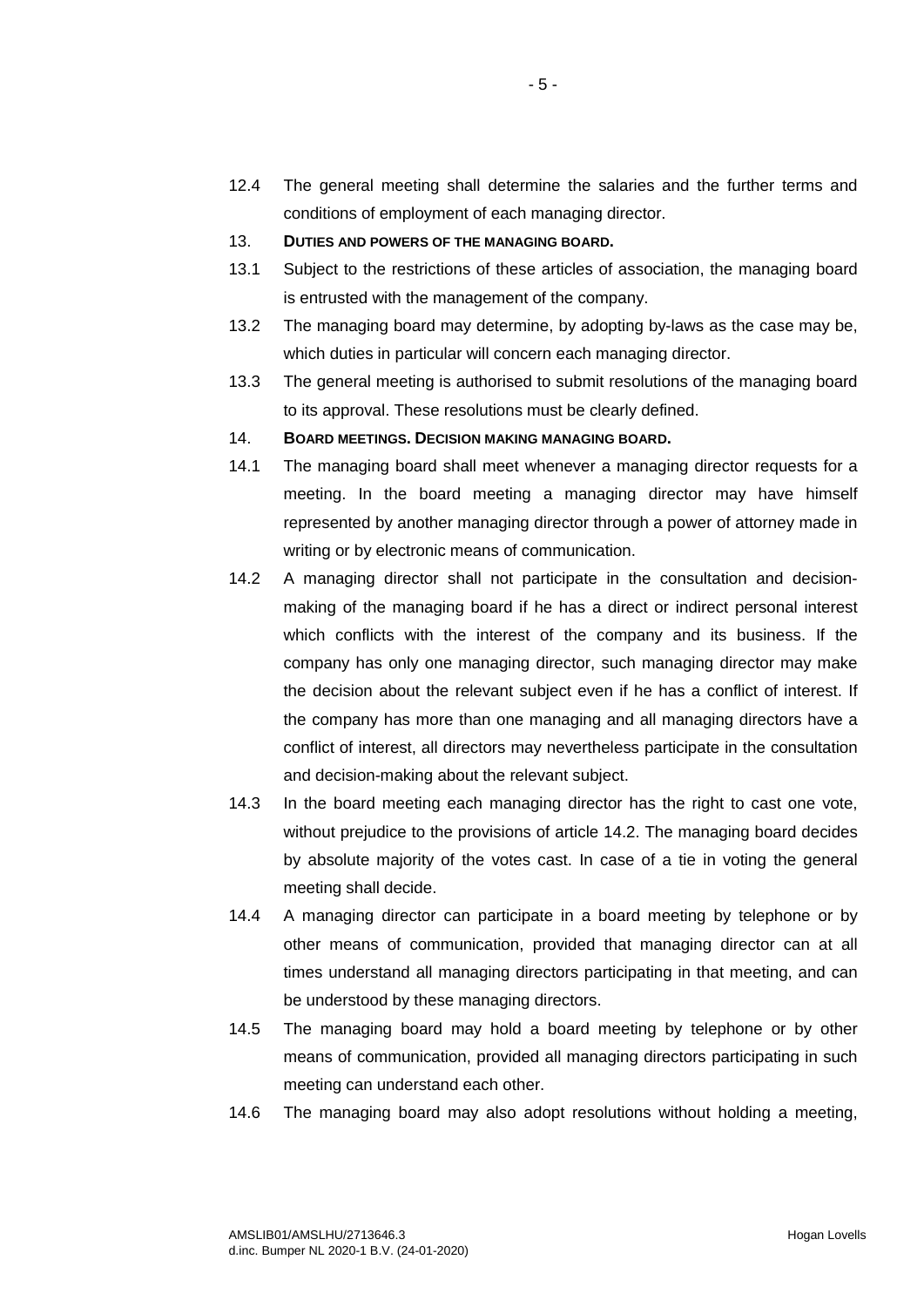provided all managing directors entitled to vote have expressed themselves in writing or through electronic means of communication in favour of the relevant proposal.

## 15. **REPRESENTATION. PROXYHOLDERS.**

- 15.1 The company may be represented by:
	- (a) the managing board; and
	- (b) each managing director acting severally.
- 15.2 The managing board may grant one or more persons general or restricted power to represent the company. These persons may represent the company within the powers of their authority.
- 15.3 The managing board may grant a title to the persons mentioned in the preceding paragraph.

## 16. **VACANCY. PREVENTION FROM ACTING.**

In the event one or more managing directors are prevented from acting or there is a vacancy for the position of one or more managing directors, the remaining managing directors or the only remaining managing director shall be in charge of the management. In case all managing directors are or the only managing director is prevented from acting or as a result of vacancy there is no managing director appointed, the person the general meeting designated or will designate thereto will temporarily be entrusted with the management. This person shall take the steps necessary to have a definitive arrangement made as soon as possible.

#### 17. **FINANCIAL YEAR. ANNUAL ACCOUNTS.**

- 17.1 The financial year of the company shall coincide with the calendar year. The initial financial year shall end on the thirty-first of December two thousand and twenty-one.
- 17.2 Annually within five months after expiration of the financial year, subject to extension of this period by not more than five months by the general meeting on account of extraordinary circumstances, the managing board shall prepare annual accounts and shall deposit these for inspection by the shareholders at the company's office. Within this period of time the managing board shall also deposit the management report for inspection by the shareholders, unless the provisions of section 2:396 paragraph 7 or section 2:403 of the Dutch Civil Code apply to the company.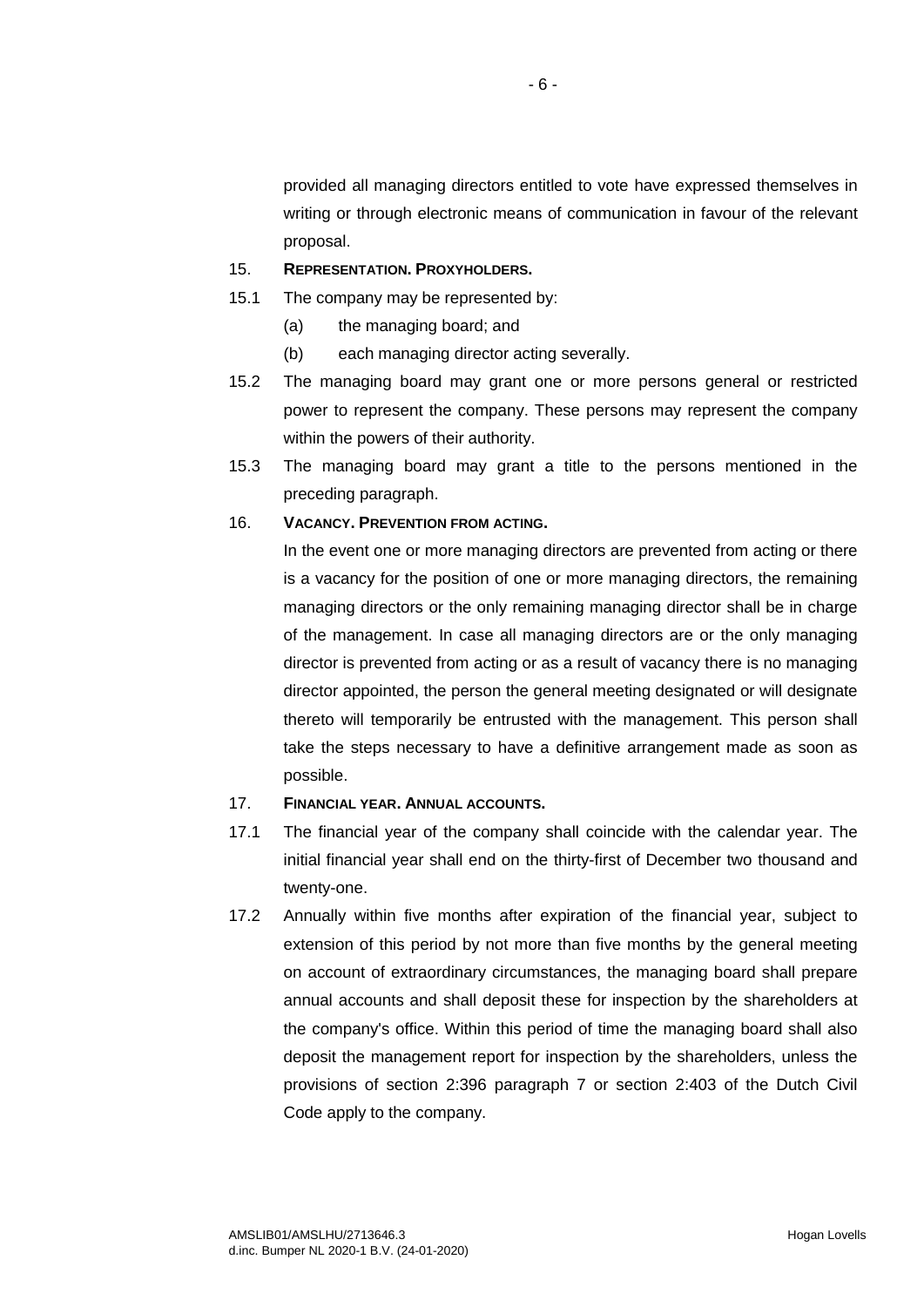- 17.3 The annual accounts shall be signed by all managing directors; failing the signature of one or more of them, this shall be disclosed stating the reasons thereof.
- 18. **AUDITOR.**
- 18.1 The company may instruct an auditor referred to in section 2:393 paragraph 1 of the Dutch Civil Code to audit the annual accounts prepared by the managing board according to the provisions of paragraph 3 of that section 2:393. The company shall give such instruction, if the law so requires. If the law does not require such instruction, the company may also give an instruction to audit the annual accounts prepared by the managing board to another expert.
- 18.2 The general meeting shall be authorised to give the instruction to the auditor. If the general meeting fails to do so, the managing board is authorised. The instruction given to the auditor may be revoked by the general meeting and the corporate body which has given such instruction.
- 18.3 The auditor shall report on his audit to the managing board and shall set out the results of his audit in a certificate as to whether the annual accounts give a true and fair view.

#### 19. **ADOPTION OF ANNUAL ACCOUNTS.**

- 19.1 The annual accounts shall be adopted by the general meeting.
- 19.2 The company shall ensure that the annual accounts as prepared, the management report and the additional information to be appended thereto pursuant to section 2:392 paragraph 1 of the Dutch Civil Code are available at the company's office from the day of the notice convening the general meeting at which the same are to be considered. The shareholders may inspect those documents there and obtain a copy thereof free of charge.
- 19.3 Unless lawful grounds are stated under the additional information referred to in article 19.2 for the absence of the auditor's certificate, the annual accounts may not be adopted if the general meeting has been unable to take notice of the auditor's certificate which should have been appended to the annual accounts.

## 20. **PROFITS AND RESERVES.**

- 20.1 The general meeting shall be authorised to allocate the profits as determined pursuant to the adoption of the annual accounts and to resolve to make distributions.
- 20.2 The company may pay out an interim dividend out of the profits made in the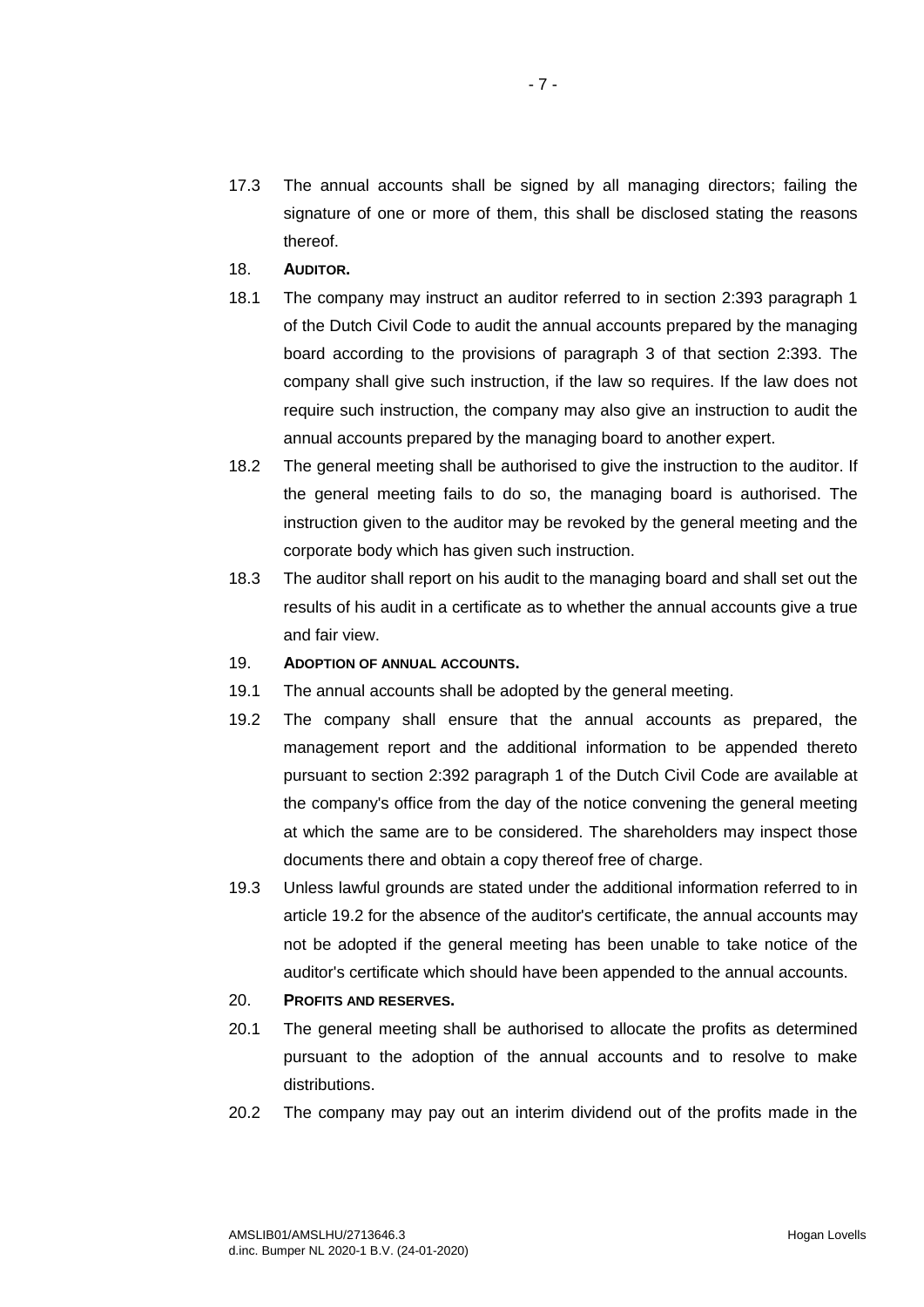current financial year, if determined by the general meeting on a proposal of the managing board.

- 20.3 The provisions of this article 20 are without prejudice to the provisions of article 21.1 and 21.2.
- 21. **DISTRIBUTIONS.**
- 21.1 The company may only make distributions to the extent its equity exceeds the amount of the reserves to be maintained pursuant to the law.
- 21.2 A resolution to make a distribution shall have no effect until the managing board has approved such resolution. The managing board may only withhold its approval if it is aware or if it should reasonably foresee that the company shall not be able to pay its due and payable debts after the distribution has been made.
- 21.3 For the purposes of determining the division of an amount to be distributed on shares:
	- (a) the full nominal amount of each share shall be taken into account, provided that this rule can be deviated from with the consent of all persons entitled to such distribution, specifically granted for each distribution; and
	- (b) shares which the company holds in its share capital shall not be taken into account.
- 21.4 Dividends shall become due and payable four weeks after they have been declared, unless the general meeting determines another period.
- 21.5 Dividends that have not been collected within five years after they have become due and payable shall be forfeited for the benefit of the company.

## 22. **GENERAL MEETINGS.**

- 22.1 Each year at least one general meeting shall be held or a resolution of the general meeting shall be passed without holding a meeting.
- 22.2 Extraordinary general meetings shall be convened whenever the managing board or a shareholder considers appropriate.
- 22.3 Shareholders shall be convened to the general meeting by a managing director or by a shareholder. The notice to attend the meeting shall specify the items to be discussed.
- 22.4 Notice shall be given not later than on the eighth day prior to the day of the meeting.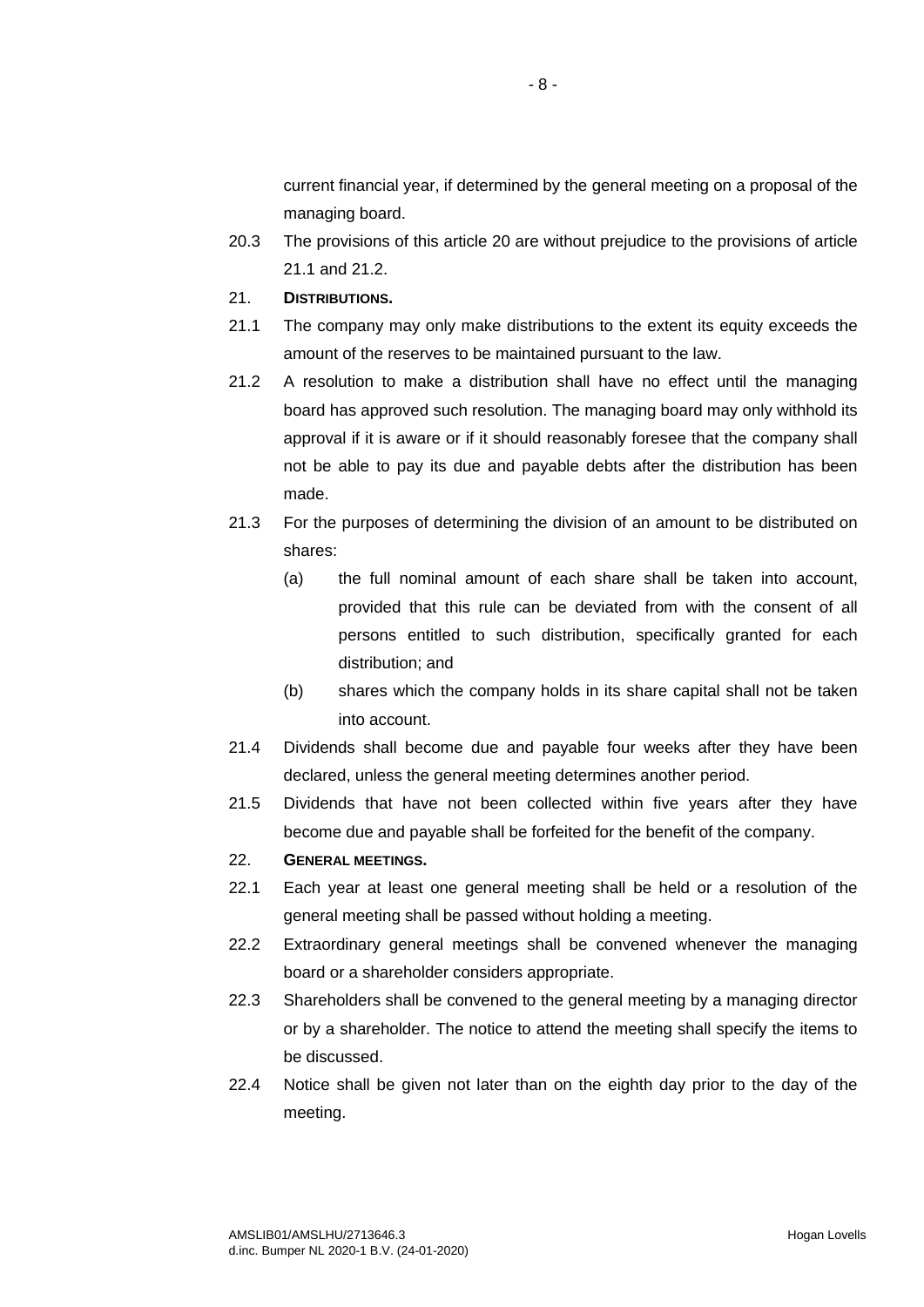- 22.5 In the event the provisions for convening and holding the general meeting prescribed by law or by the articles of association have not been observed, the general meeting may adopt valid resolutions if each shareholder has consented to such resolutions being passed and the managing directors have been given the opportunity to advise.
- 22.6 The general meetings shall be held in the municipality where the company has its seat according to the articles of association. In a general meeting held elsewhere, valid resolutions may be adopted only if all shareholders have consented to the place of the meeting and the managing directors have been given the opportunity to advise.

#### 23. **PRESIDING GENERAL MEETINGS. MINUTES.**

- 23.1 The general meeting shall appoint its own chairman.
- 23.2 The chairman shall appoint the secretary.
- 23.3 Minutes shall be kept of the business transacted at the meeting.
- 24. **DECISION MAKING IN THE GENERAL MEETING.**
- 24.1 In the general meeting each share entitles the shareholder to cast one vote, without prejudice to the applicable legal provisions.
- 24.2 Resolutions shall be adopted by an absolute majority of the votes cast, unless mandatory law requires a greater majority.
- 24.3 In a tie vote no resolution shall be adopted.
- 24.4 Shareholders can be represented in a general meeting by a proxy, provided the power of attorney is made in writing or by electronic means of communication.
- 24.5 The managing directors are authorised to attend the general meetings and shall have an advisory vote at general meetings in that capacity.

## 25. **DECISION MAKING WITHOUT HOLDING A MEETING.**

The general meeting may adopt resolutions without holding a meeting if:

- (a) all shareholders have consented in writing or by electronic means of communication to such way of decision making; and
- (b) the managing directors have been given the opportunity to give their advice in advance of the decision making.

The votes must be cast in writing, which may take place through separate signature pages, or through electronic means of communication.

## 26. **AMENDMENT OF ARTICLES OF ASSOCIATION. DISSOLUTION.**

26.1 The general meeting is authorised to amend the articles of association with due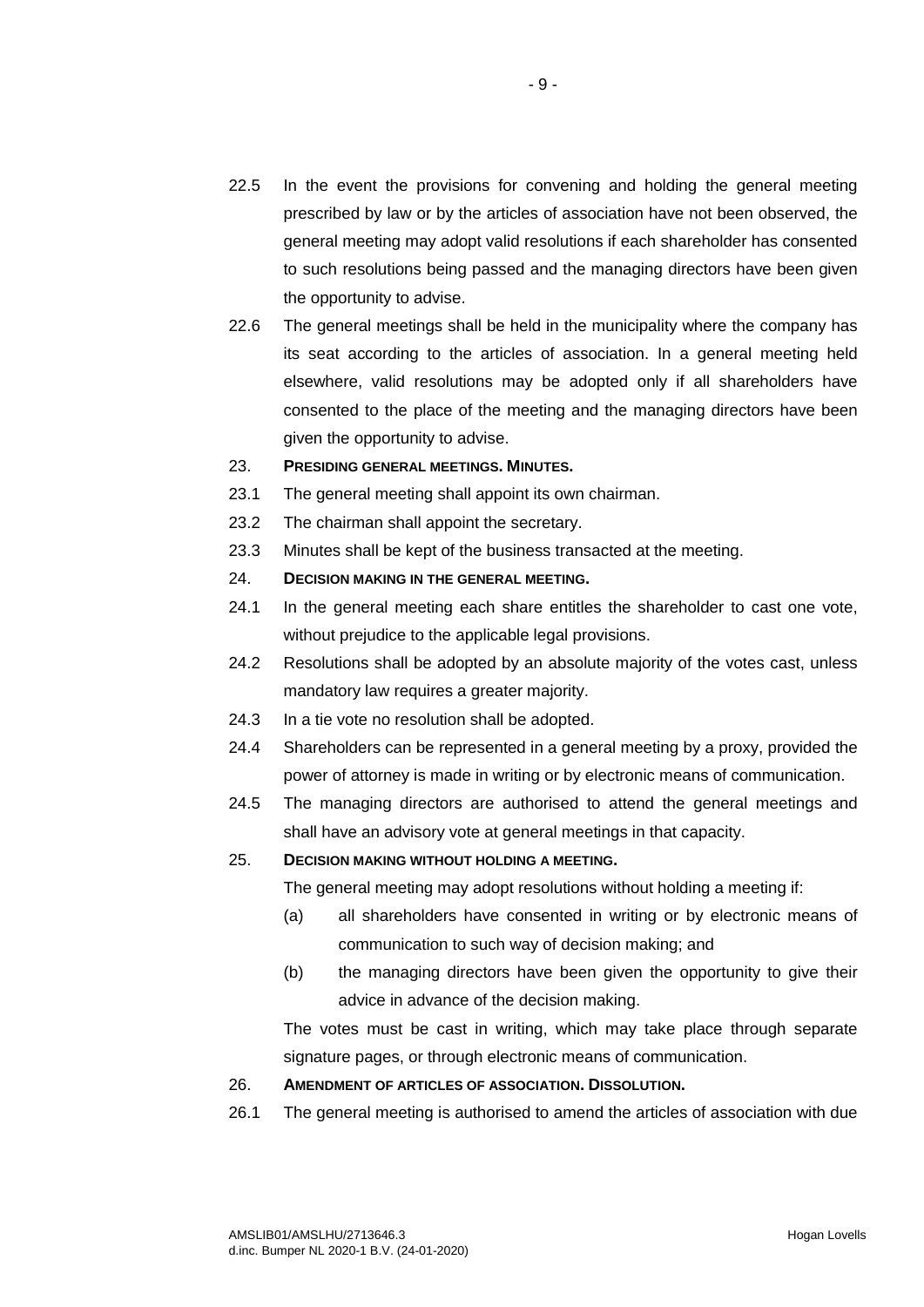observance of the provisions of article 26.2. If a proposal to amend the articles of association is to be submitted to the general meeting, this must always be stated in the notice convening the general meeting. Simultaneously with the convocation a copy of the proposal containing the proposed literal amendment has to be deposited for inspection by every shareholder at the company's office until the end of the meeting. The provisions of article 22.5 apply correspondingly.

 $-10-$ 

- 26.2 The general meeting is only authorised to resolve to amend the articles of association after having obtained the prior written consent on the proposal to amend the articles of association of Stichting Security Trustee Bumper NL 2020-1, a foundation which has or will have its seat in Amsterdam, or its successor in title. As soon as the aforementioned foundation has ceased to exist, this article 26.2 shall terminate.
- 26.3 The general meeting is authorised to resolve to dissolve the company with due observance of the provisions of article 26.4.
- 26.4 The general meeting is only authorised to resolve to dissolve the company after having obtained the prior written consent of Stichting Security Trustee Bumper NL 2020-1, or its successor in title. As soon as the aforementioned foundation has ceased to exist, this article 26.4 shall terminate.

## 27. **LIQUIDATION.**

- 27.1 In the event the company is dissolved as a result of a resolution of the general meeting, the managing directors shall act as liquidators of the assets and liabilities of the company.
- 27.2 During the liquidation these articles of association shall remain in force in as far as possible.
- 27.3 What remains of the assets of the company after payment of all creditors shall be transferred to the shareholders in proportion to the nominal amount of their shareholdings.
- 27.4 During a period of seven years after termination of the liquidation the books, records and other information carriers of the company shall be kept in custody with the person designated thereto by the general meeting.

## **FINAL PROVISIONS DEED OF INCORPORATION.**

Finally the appearer declares: